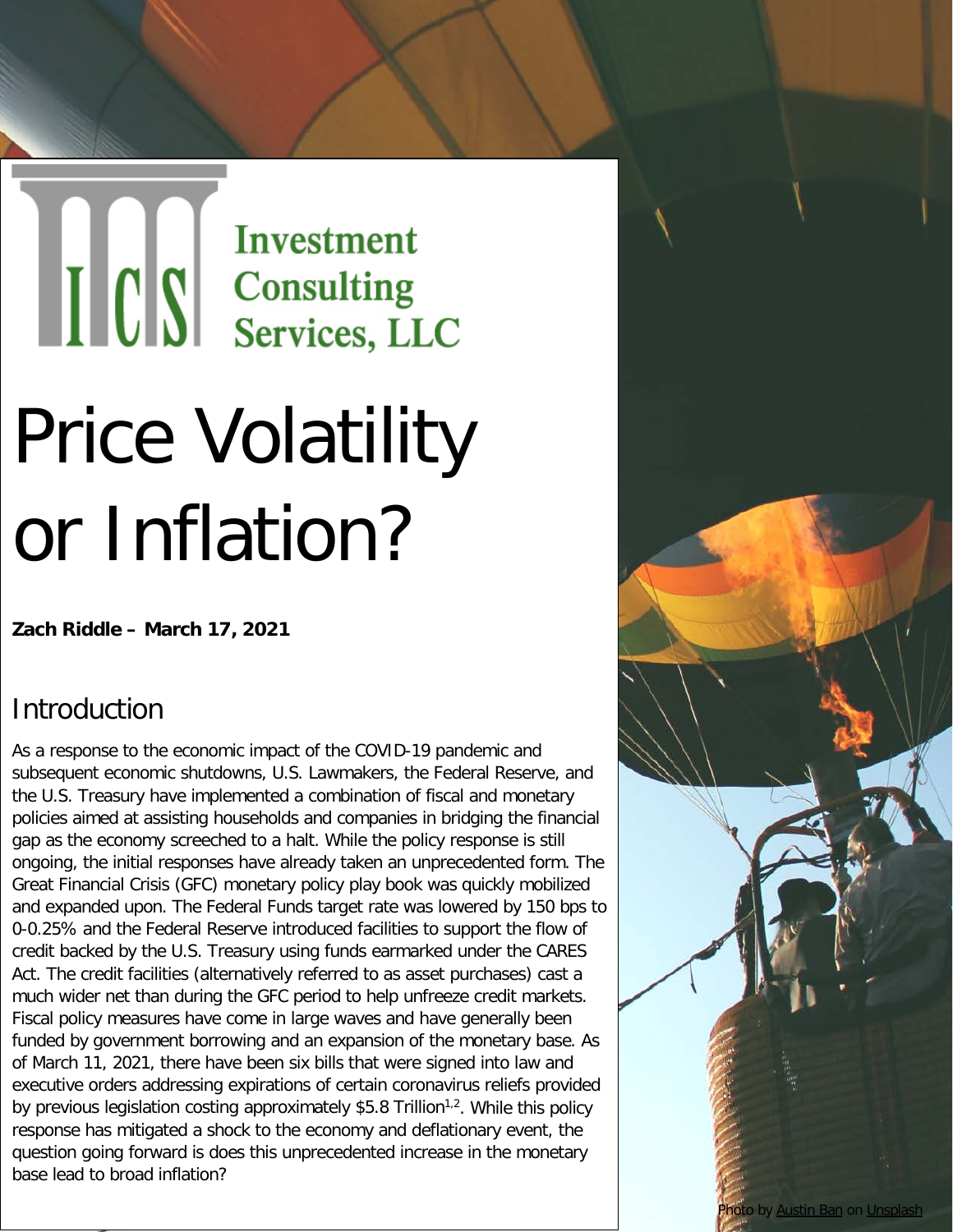

The objective is not to predict the timing, magnitude, or path of inflation going forward. Rather, the objective is to differentiate broad monetary inflation, changes in the relative price level, and price volatility. We also focus on disinflationary structural changes, the importance of the base value when calculating periodic inflation rates, and the risks to over hedging for inflation, and the relationship with foreign currency exchange rates.

#### Defining Inflation

What is inflation? In the simplest of terms, it is an increase in the price level of all goods and services in an economy. This can stem from many sources, but at the most fundamental level, it is expected that inflation stems from an increase in the quantity of money in an economy. This view stems from the quantity theory of money where the general price level is directly linked to the quantity of money, or the monetary base, and does not have an impact on the output of real goods. The relationship is commonly described by the Fisher equation below:

#### **MV = PQ**

In this equation:

- M stands for money.
- V stands for the velocity of money (or the rate at which people spend money)
- P stands for the general price level.
- Q stands for the quantity of goods and services produced.

The basic premise of the quantity theory of money is that increasing the money supply does not lead to an increase in real output, it simply leads to an increase in nominal incomes and the price level. Said differently, increasing the quantity of money in an economy should not lead to long term increases in the quantity of goods and services produced by an economy, and therefore the general price level must increase to balance the equation. This relationship also assumes that the velocity of money remains constant. It is worth noting that this theory as presented above does not explain short term price changes well but is more generally accepted as a relationship over long time horizons. While the above theory provides a basic framework for the relationship between the quantity of money and the general price level, it is only one of many competing explanations of the relationship.

Because we are looking at inflation from the perspective of the recent increases in the quantity of money in the US economy, it is worth defining what constitutes inflation and what constitutes changes in relative price level and price volatility. Inflation is a persistent increase in the general price level of goods and services, and not just on one time increase in the price of some goods or services. Changes in the relative price level of goods and services are defined as changes due to shifting supply and demand and changes in consumer preferences. This does not meet the above definition for inflation because increasing prices for one category may be offset by deflationary pricing pressures in another. Finally, we define price volatility as changes in the price level of goods and services from a low base level back to a long-term average. This does not meet the above definition of inflation because the magnitude of the change is unlikely to be persistent.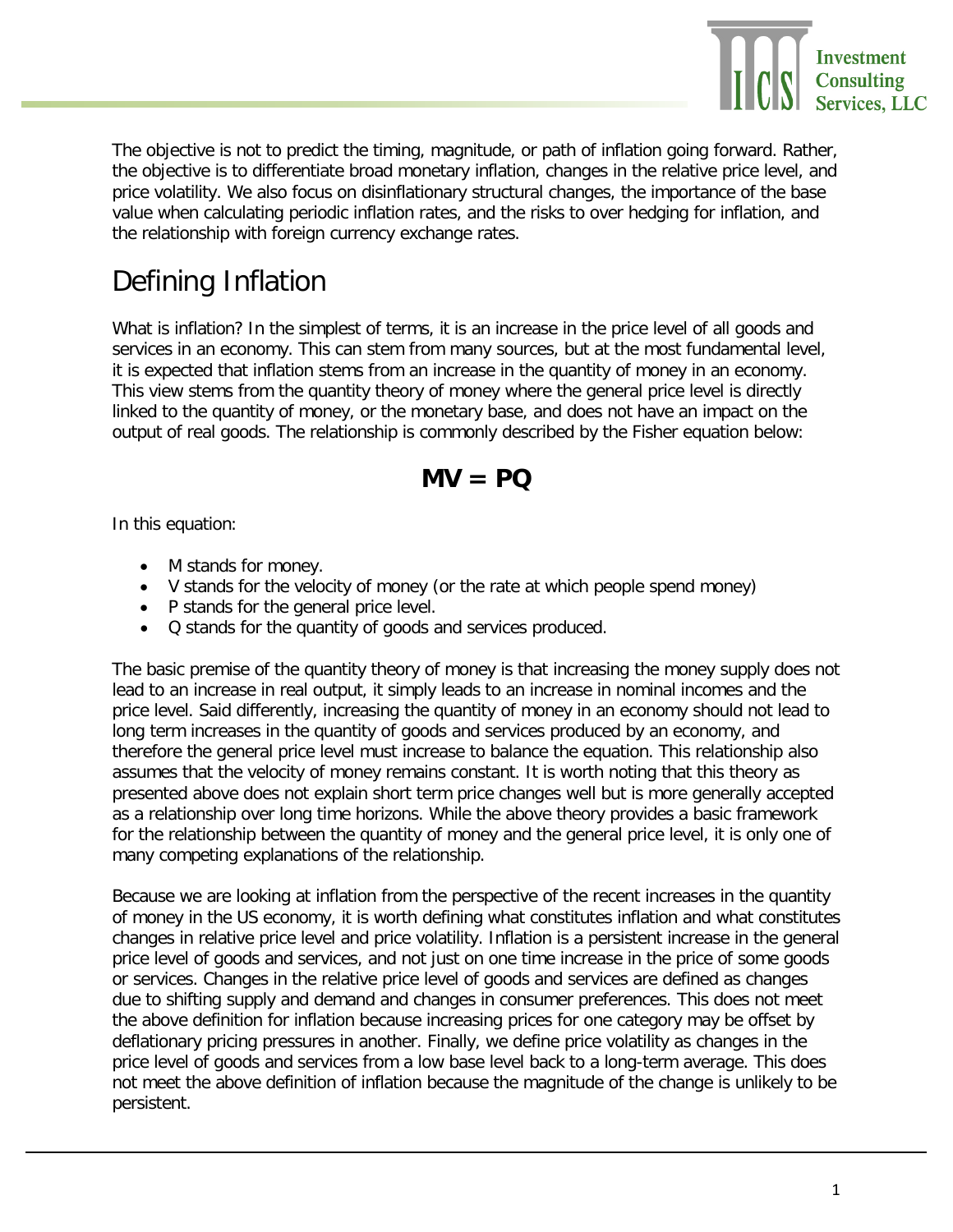

#### Structural Changes and Demographics

Structural changes to the economy and changing demographics create disinflationary pressures that may be counteracting the inflationary effects of expansive monetary and fiscal policy. International trade, automation, global labor pools, technology, and aging demographics all interact to develop the general price level.

Increasing automation and continued globalization is a headwind to wage growth. Automation and increasingly global labor pools create headwinds to inflation because both effectively increase the available supply of labor over time. This means that even when domestic labor markets are near full employment, companies now have a greater ability to substitute international labor or increase the use of automation to avoid rising wage costs. This reduces inflationary pressure on the supply (labor input costs) and demand (consumer spending). If labor costs aren't rising for a company, then they are able to keep prices low to stay competitive with other firms while maintaining profit margins.

In addition to automation and globalization, many of the largest firms today have business models that are less reliant on increasing their labor force to grow. For example, a company that provides custodial services has limited ability to improve efficiencies and generally needs to grow their labor force proportionately to growth in the business. On the other end of the spectrum, a video game company may be able to develop and sell their software to a near unlimited number of customers without the need for a large increase in their workforce. As a larger number of companies adopt the latter business model, companies will be able to grow without putting pressure on wages.

Products and services produced internationally also work against inflation if the prices of imports are lower than domestically produced goods and services. This increases supply and forces domestic producers to find ways to keep prices competitive and gives consumers the ability to substitute lower cost international goods for higher cost domestic goods. This increase in supply and competition makes price increases difficult even when faced with increasing costs.

An increased proportion of consumer and business spending on "network-able" consumption that benefits from scale is also deflationary. This is because of the low variable costs associated with offering these services. Companies that offer software, data, social networking, etc. are able to provide their services in virtually unlimited quantities without incurring proportional increases in costs. To expand on the earlier example, a custodial company needs to find additional workers and supplies for each new job, a video game company can copy the game software unlimitedly to fulfil consumer demand.

Finally, an under saved aging population leads to wage growth pressures and reduced demand. Wage growth pressures come from people remaining in their jobs and working longer. The trend of people working longer likely stems from a general lack of retirement savings and increasing longevity. When people stay in their jobs longer it impairs younger workers ability to continue to move up and replace retiring workers in generally higher paying roles. This slows the pace of wage growth. Reduced demand comes as workers retire. Because of increasing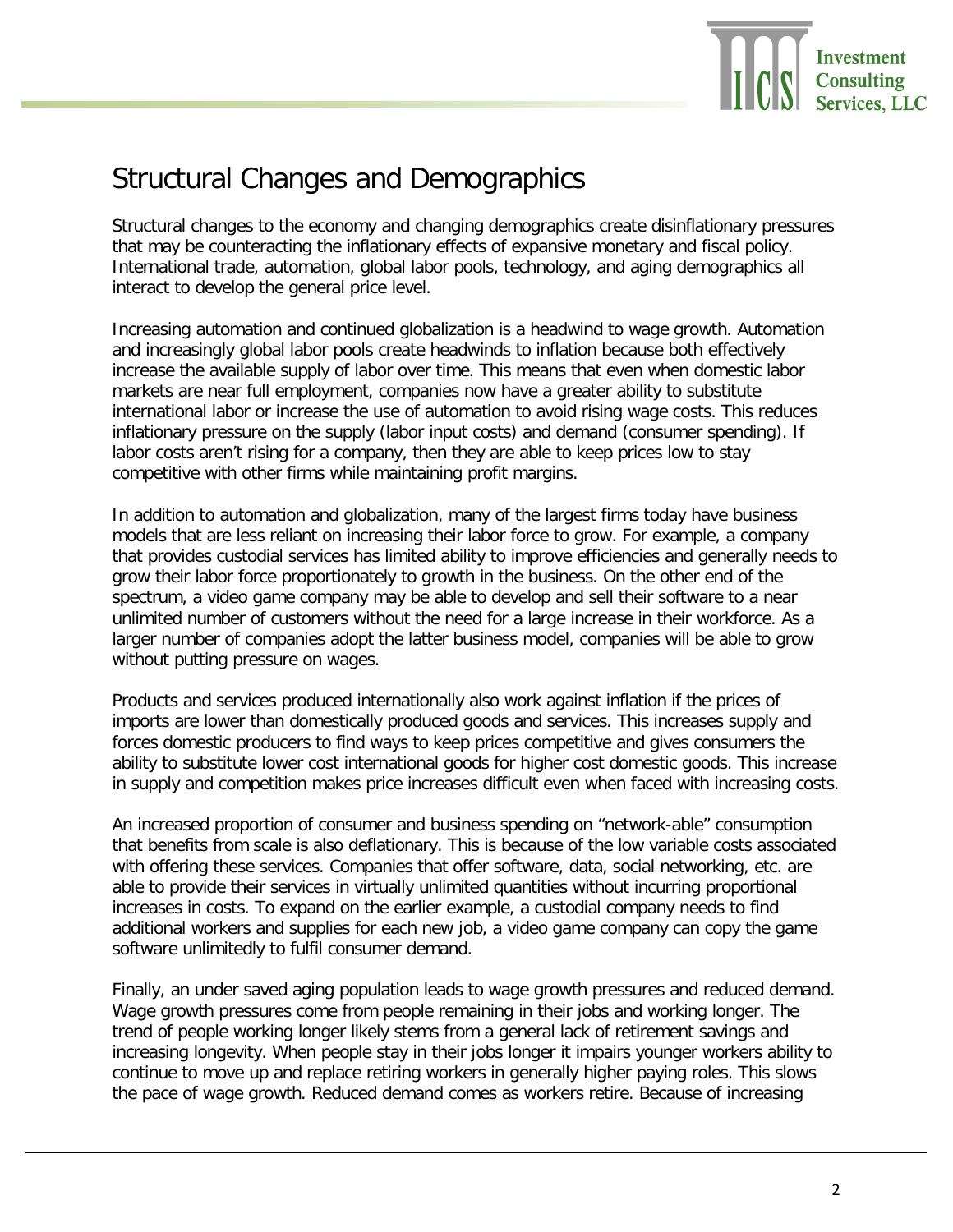

longevity and low savings levels, many retirees don't spend as much compared to when they were working. This decrease in demand grows as the population gets older leaving a gap in demand that may or may not be filled by younger generations.

### A Technical Case for Inflation

The forecasts for a rise in inflation in the second half of 2021 are likely based on predictions that prices will recover to pre pandemic levels. The components of CPI that were disproportionately affected by the pandemic mitigation efforts now have a low base to recover from. The example below demonstrates that calls for above average inflation may be based on technicalities because of the low base and the ensuing upward bias in the numbers.

First, we consider the volatility in gasoline prices that we have experienced because of the sharply reduced demand caused by the onset of the pandemic and reduced travel. Looking at the chart below, Gasoline Volatile 2% Annualized refers to a situation where gasoline prices deflate by 15% in 2020 then recover to an assumed 2% annualized trend inflation rate in 2021. Gasoline 2% Annualized ends at the same value but takes a symmetrical path with prices increasing 2% in 2020 and 2021. Finally, Gasoline Recovery to Pre-Pandemic Levels refers to a situation where gasoline prices simply recover to where they started. This situation outlines an example where inflation would fall short of the 2% annual inflation target. All examples start with a base value of \$3.00 per gallon at the end of 2019.



There are two conclusions that can be drawn from the above example. First, even if there is no inflation over the two-year period (Gasoline Recovery to Pre-Pandemic Levels) the year-overyear number for 2021 would correctly indicate that prices increased by 17.65%. While this data is correct, it fails to consider the low base and preceding deflation in 2020. Second, this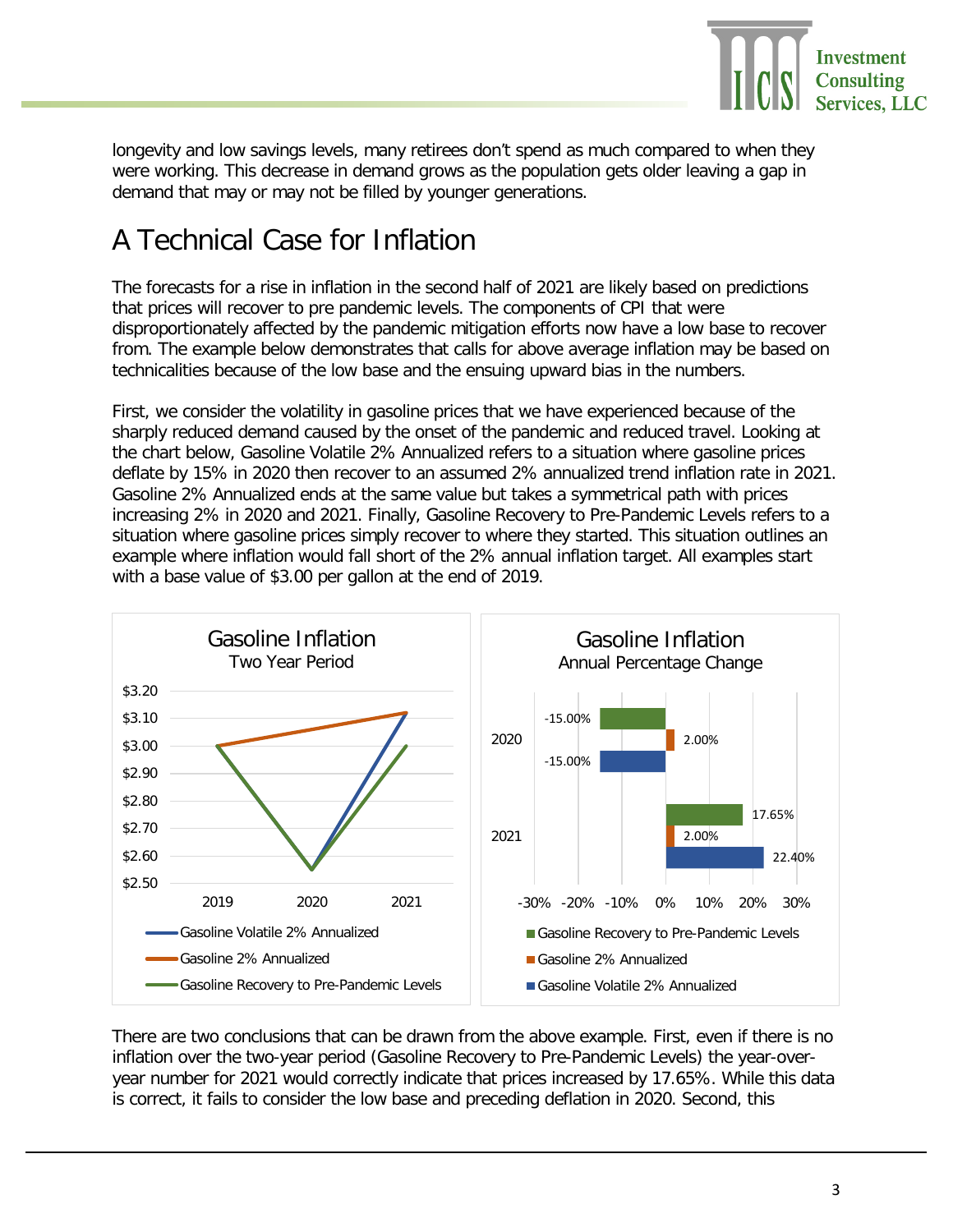

example shows that there are multiple routes to the same outcome. Looking at the steady inflation situation (Gasoline 2% Annualized) compared to the more realistic volatile situation (Gasoline Volatile 2% Annualized) you can see that while prices ultimately inflated at a reasonable 2% annualized rate in both scenarios, the volatile scenario paints a very different picture when the data is looked at over shorter time frames.

The above example demonstrates that context is important when evaluating data. A large percentage increase from a low base value is not enough information on its own to draw a strong conclusion about higher-than-expected levels of inflation in the future.

### Risks to Over Hedging

In an ideal world it would be possible to hedge against all risks while still earning returns high enough to reach investment objectives. Unfortunately, investing carries risks. This leads to the natural questions of how much and which risks can be taken and which need to be mitigated.

While it is common to look at inflation from the point of view of asset owners, to gain a more holistic view of risk exposures it is important to also look at the liability side of the equation. While inflation can impact assets purchasing power over time, it also decreases the burden of nominal liabilities (liabilities that are not indexed for inflation). If assets and liabilities are equally exposed to inflation risks, then the reduced purchasing power will be offset by the reduced real liability burden. In situations where liabilities are linked to inflation, even if not explicitly linked, real returns become a more central focus.

The risks posed by hedging generally come in the form of opportunity costs. In the United States Treasury Inflation Protected Securities (TIPs) are commonly used to hedge against unexpected inflation. TIPs mechanism for adjusting to inflation is an adjustment to the principal resulting from a change in the Consumer Price Index. Coupons are paid at a fixed rate, but the value of the payments adjusts based on the changes in the principal value. While this provides a hedge against decreases in purchasing power due to inflation, the current low interest rate environment has left TIPs with negative and near negative yields. This is because TIPs are priced based on the yield of a similar nominal pay Treasury and inflation expectations. The difference in yields is referred to as breakeven inflation.

| Nominal Pay Treasuries and TIPS |          |          |         |
|---------------------------------|----------|----------|---------|
| Yields and Breakeven Inflation  |          |          |         |
| as of 2/26/2021 <sup>3</sup>    |          |          |         |
|                                 | 5 Year   | 10 Year  | 30 Year |
| Nominal Pay Treasuries          | 0.75%    | 1.44%    | 2.17%   |
| TIPs                            | $-1.64%$ | $-0.71%$ | 0.06%   |
| <b>Break Even Inflation</b>     | 2.39%    | 2.15%    | 2.23%   |

Looking at the above table you can see that you now have to pay for inflation protection for the shorter 5- and 10-year securities. That means that if held to maturity the expected return would be less than inflation. In addition to low expected real returns, TIPs carry interest rate risk if rates were to rise, which has historically been common during periods of rising inflation. While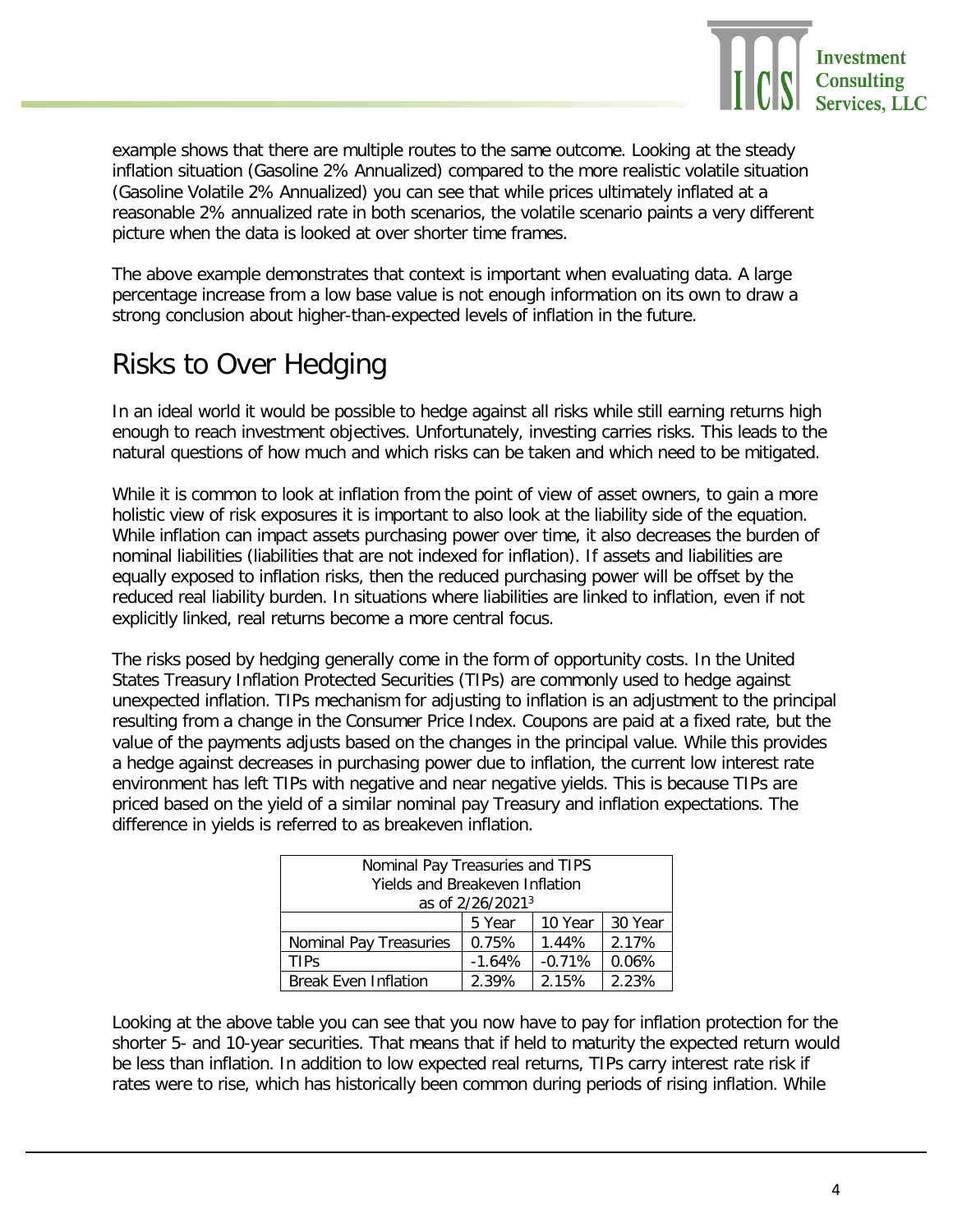

interest rate risk can be mitigated if the security is held to maturity, selling the security prior to maturity can negatively impact returns.

While inflation is typically discussed by news outlets in terms of individual investors, whose future liabilities are generally linked to inflation, institutional investors generally have a more complex relationship with inflation. In the case of investors with nominal liabilities with matched exposure to inflation, the cost of hedging may outweigh the benefits.

#### Falling US Dollar Exchange Rate

Finally, its worth exploring the relationship between Dollar exchange rates and inflation. First it is worth circling back to the definition of inflation that we are using for the purposes of this analysis. Inflation can be defined as the persistent increase in the general price level of goods and services (priced in the U.S. Dollar). This means that inflation occurs across all, or nearly all, goods and services, and that inflation persists over a long period of time. Because a change in exchange rate is likely to only effect the price level of imports, it is difficult to draw the conclusion that there is a causal relationship between depreciation in the U.S. Dollar and general price inflation of all goods and services.

While looking at the Consumer Price Index as a measure of changes in the general price level does show aggregate change in prices, it may be skewed up or down by swings in a subset of components caused by changes in the exchange rate. For example, a depreciating U.S. Dollar would make produce imported from South America more expensive in Dollar terms. This would increase the fruits and vegetables component of the index and pressure the aggregate CPI value upwards. While this change may look like inflation, assuming that the price didn't rise on a constant currency basis, in our view it may be better to define it as price volatility.

Another important factor to note is that it is generally accepted that foreign exchange rates reflect expectations about the future and do not simply reflect past information. This would imply that changes in the Dollar exchange rate would be more of a product of realized and expected inflation, among other things<sup>4</sup>, and less of a source of inflation.

While it may not be a cause of inflation, it is worth noting that countries with higher rates of inflation typically have weaker currencies relative to countries with lower more stable rates of inflation. This, and the earlier points lead to the conclusion that exchange rates are dictated by inflation rates in a country, and not the other way around.

#### Conclusion

While an increase in the quantity of money would imply inflation at its most basic level, at least in the short to medium term, there are counteracting forces to consider. Structural changes to the economy and changing demographics create disinflationary pressures that may be counteracting the inflationary effects of expansive monetary and fiscal policy. Although high rates of inflation can meaningfully erode purchasing power over time, explicit inflation hedges such as TIPS pose their own unique risks if above trend inflation materializes or not. It is probable that we experience price volatility as the economy reopens and gets back on track, but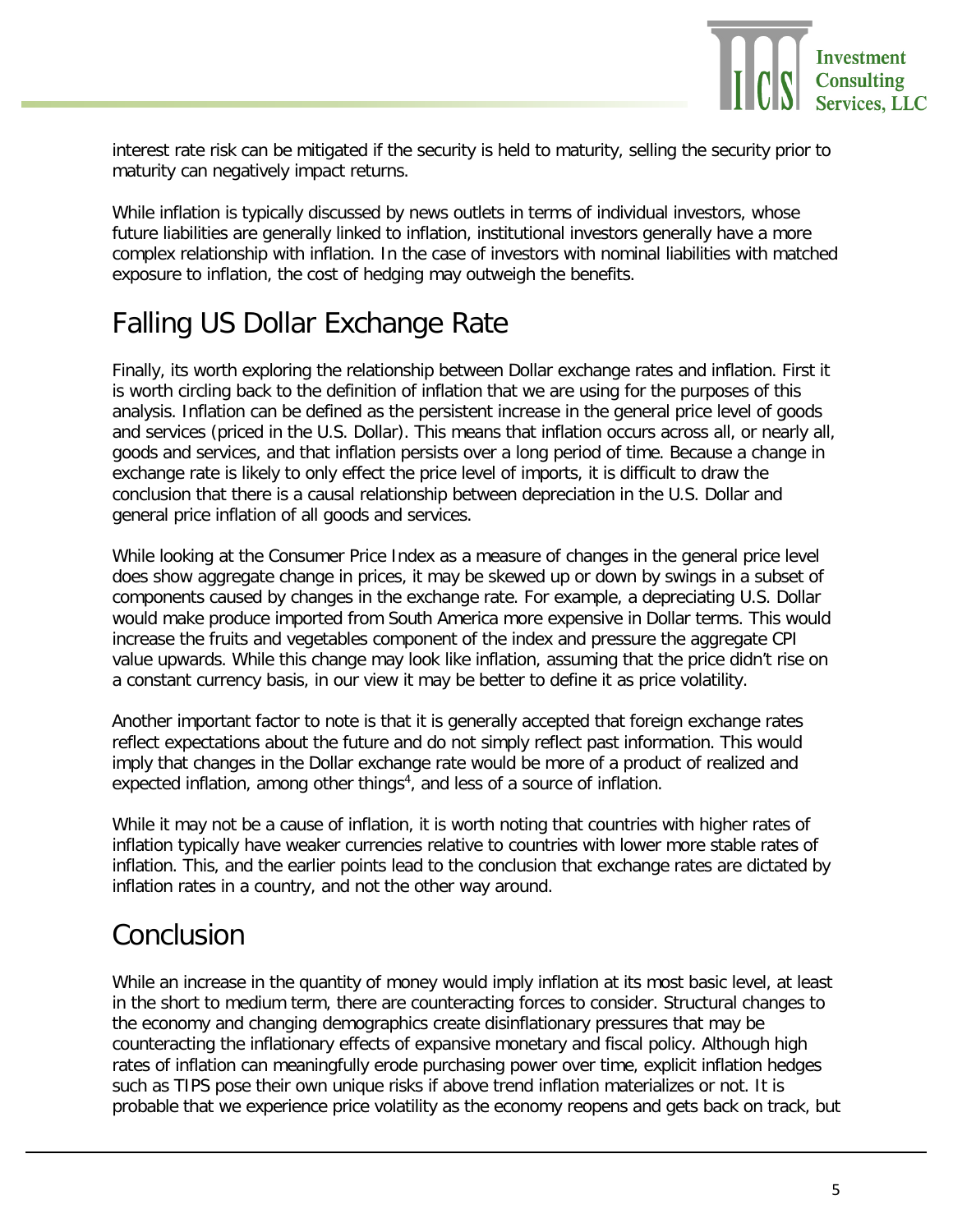

a more persistent increase in prices from a more normal base value would be needed to confirm the presence of above trend inflation.